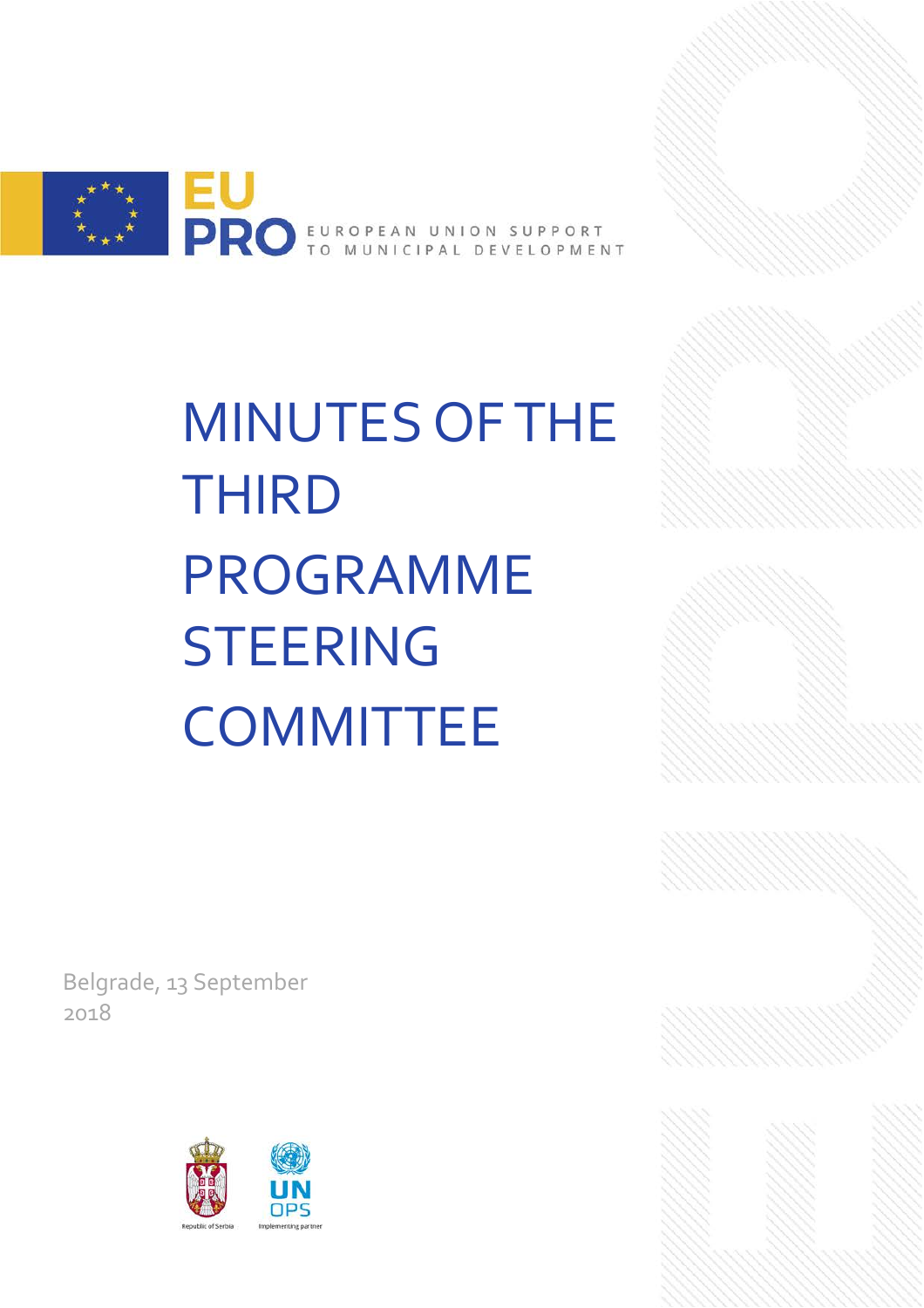

#### I. Agenda

- Welcome and introductory speeches
- Adoption of the minutes of the previous Steering Committee meeting
- Presentation of the Quarterly Report and discussion
- Presentation of first phase of the CFP for support to Entrepreneurs, Micro, and Small Sized Enterprises (MSEs)
- Presentation of requests for approval
- **Voting**
- Other business

#### II. Welcome and introductory speeches

**Branko Budimir, the Assistant to the Minister of European Integration of Republic of Serbia and the Chairperson of the EU PRO Programme Steering Committee (PSC)** welcomed the participants.

**Graeme Tyndall, EU PRO Programme Manager** thanked and commended both PSC members and EU PRO personnel for the work invested in the past quarter regarding evaluation of the closed and preparation of new Calls for Proposals (CFPs) and invited attendees to ask questions relating to all of the materials presented at the meeting.

## III. Adoption of the minutes of the previous Steering Committee meeting

**Branko Budimir** confirmed that the second PSC meeting minutes have been unanimously adopted.

#### IV. Presentation of the Quarterly Report and discussion

**Marko Vujačić, EU PRO Deputy Programme Manager** answering the question on Programme documents being published in minority languages said that due to large number of minority groups represented in Programme municipalities, and to keep the process efficient, **documents will be published in English and Serbian only**. **Vujačić** proceeded to provide a brief overview of the Quarterly Report while highlighting – successful closure of four CFPs related to infrastructure, launch of CFP for MSEs, advancement of doing business and social cohesion activities, effective communication and visibility activities, and integration of sustainability, governance, and gender equality in Programme activities. The interest of beneficiaries for the CFPs was generally high, while large number of applications for economic infrastructure was above expectations. Cooperation with national institutions was commended especially engagement in evaluation of applications for EU PRO CFPs.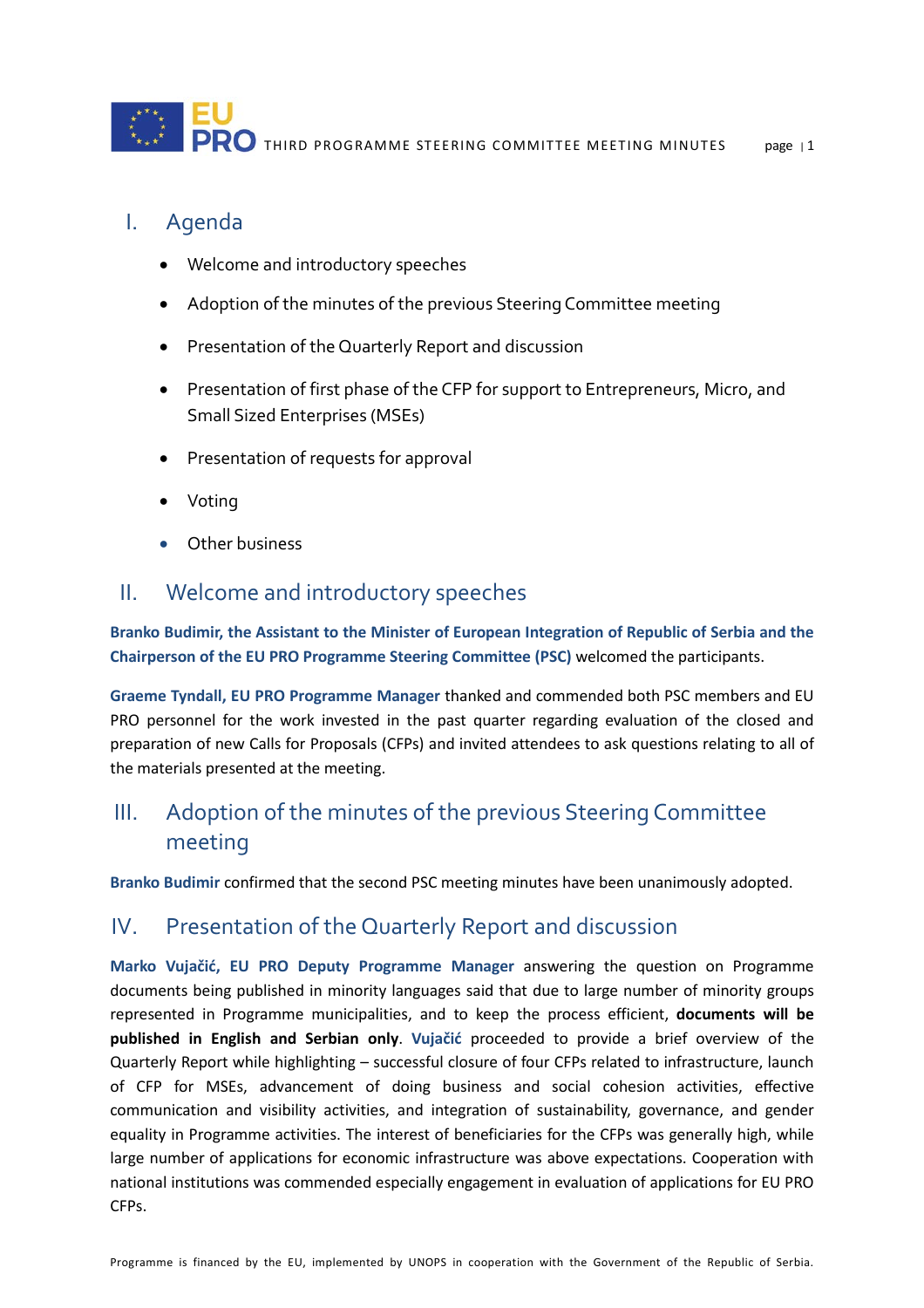

**Katarina Obradović–Jovanović, Assistant to Minister of Economy (ME)** also commended cooperation with EU PRO during conception, implementation and evaluation of the CFPs which serves both as an example of best practice in coordination and valuable, informative experience regarding assessment process.

**Olivera Kostić, EU PRO SME and BSO Sector Manager** underlined that participation of ME and their valuable experience in the assessment of SME CFP significantly contributed to the quality of the process.

**Marko Vujačić** suggested, since PSC meetings are currently not in sync with the quarterly reports nor calendar year as the Inception period took four months to complete,<sup>[1](#page-2-0)</sup> that the next "quarterly" report covers only two month period (01 August – 30 September) in order to synchronise with the calendar.

Addressing the concerns voiced by **Branko Budimir** about timely inputs for various MEI and DEU end of year, institutional reports, **Vujačić** said that that EU PRO could provide summary **information on annual achievements upon request in December while the full Quarterly report would be provided beginning of January 2019.**

**Graeme Tyndall** added that progress according to the log frame indicators will be submitted and that Programme will be open to answer any additional requests for information.

**Ana Stanković, Project Manager in the Delegation of European Union to Serbia** said that the reporting against indicators in the Logical Framework Matrix should be included in the next quarterly report.

### I. Presentation of first phase of the CFP for support to MSEs

**Olivera Kostić** briefed PSC on MSE CFP developments, noting that the response to CFP was high. Concept phase was open from 22 May to 6 July 2018 and featured preparatory activities that included 14 info-sessions and intense versatile media promotional campaign. CFP resulted in 468 received proposals requesting 8,221,482 Euros. Of this 215 proposals in total value of 6,436,724 Euros were recommended for the Second Phase of the CFP. Development agency of Serbia (DAS) and ME participated in the application evaluation process. Until December 2018, the first phase results will be issued, followed by coaching of Regional Development Agencies (RDAs) on support to selected candidates and site visits to potential projects.

Answering the question of the sufficient time for the submission of applications, **Kostić** reassured the PSC members that all of the administrative and project preparation procedures required for this phase of the CFP can be easily completed within ten days thus 30 day deadline is adequate. Also, to avoid controversy and confusion, the published results of the first phase will only include general CFP statistics rather than details of submissions.

 $\overline{a}$ 

<span id="page-2-0"></span> $1$  Programme officially started on 01 January 2018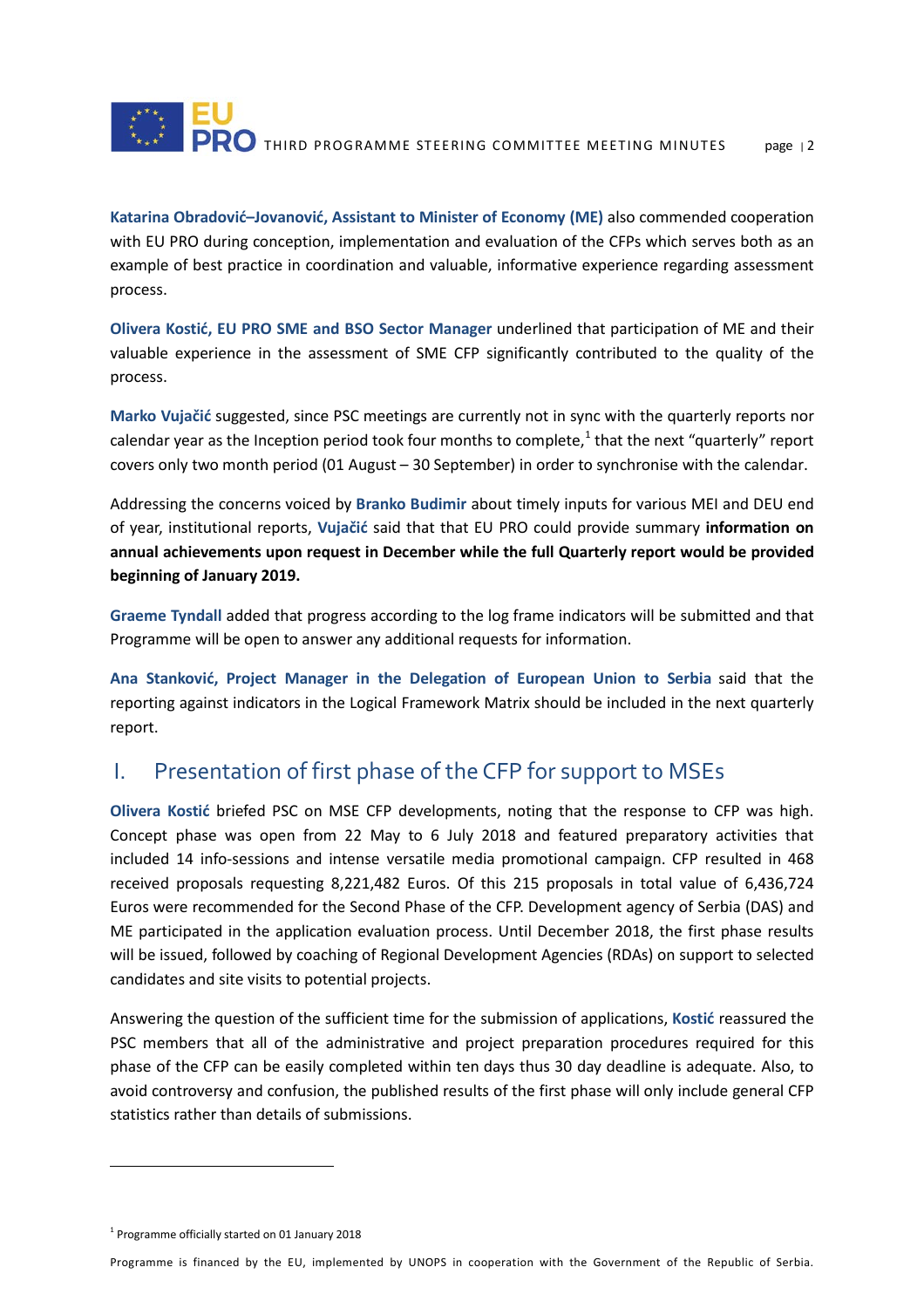

**Katarina Obradović–Jovanović** said that EU PRO and ME should have a separate meeting in order to analyse the progress of the CFP and avoid any duplication. ME financially supported RDAs to provide assistance to potential beneficiaries to develop applications. As the rejection rate was relatively high information on national funding schemes should be shared with unselected applicants. Further information on utilisation of remaining funds allocated for the support to MSEs was requested.

**Olivera Kostić** explained that the rejection rate was relatively high because the set criteria were strict and the Programme was focused on solid and feasible ideas. As it was the initial plan, the Programme will likely be able to organise another iteration or CFP for MSEs or develop new scheme that will benefit enterprises. More precise estimate will be provided upon conclusion of the current CFP, while the approach will be discussed with the key stakeholders of this activity.

**Dušan Čukić, EU PRO Programme Technical Advisor** underlined that all CFP evaluation processes are aiming for quality not quantity and that plenitude of collected statistics will help inform future steps. In line with this EU PRO will meet with ME after the finalisation of the SME CFP to discuss potential way forward informed by collected data.

**Branko Budimir** suggested that reallocation of funds to other Programme activities is possible if the second iteration is not feasible with remaining funds.

### II. Presentation of requests for approval

**Marko Vujačić** gave an overview of results of all concluded Infrastructure related CFPs noting that 53% of municipalities presented submissions to one or more of the advertised CFPs resulting in a well-balanced distribution across all of the regions covered by the Programme.

**Branko Budimir** requested a list of Municipalities that did not apply for any of the CFPs. Further enquiries should be made to better understand the reasons behind the decision not to participate.

## III. Call for Proposals for the Formulation of Detailed Regulation Plans

**Viktor Veljović, EU PRO Programme Associate for Geographic Information Systems and Urban Plans**  presented an overview of the CFP preparatory activities and the results – out of 28 submitted 19 projects in total value of 347,790 Euros were recommended for funding. The quality of applications was satisfactory while feasibility of projects was one of key selection factors.

**Branko Budimir** asked the Programme why the response to DRP CFP was relatively low considering the indicative budget of 750,000 Euros.

**Viktor Veljović** clarified the set criteria were restrictive and mandated high quality of applications. Some local self-governments (LSGs) that currently don't have interested investors did not apply because plans would ultimately have to be revised according to needs of the future investor. Finally, a number of LSGs introduced DRPs through European PROGRES.

**Dušan Čukić** said that CFPs related to planning documentation are interesting to smaller municipalities as the bigger cities, with sufficient budgets and capacities, opt to do DRPs on their own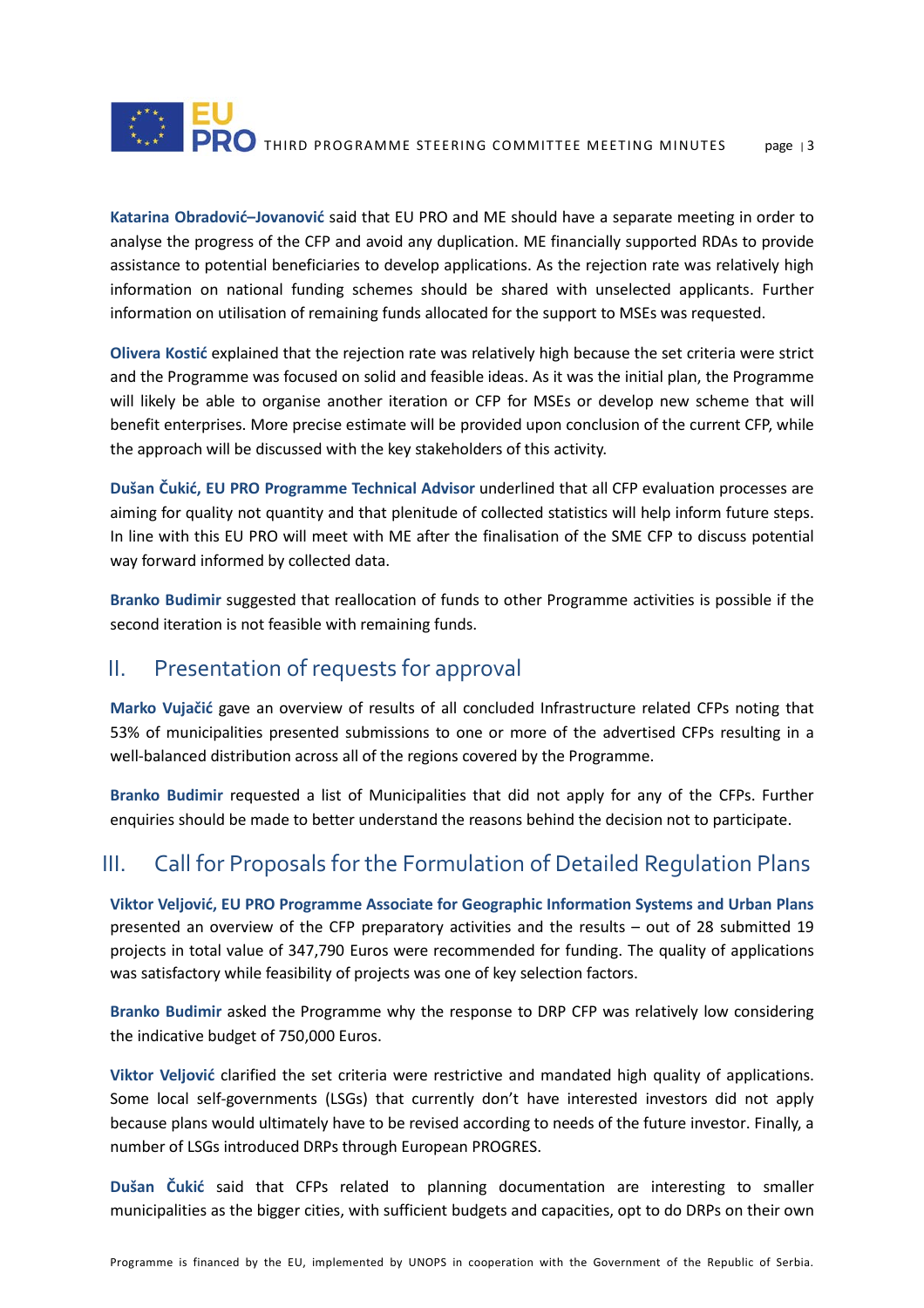

since the project value is low and donor administrative requirements are demanding. Additionally, the latest Law provision<sup>[2](#page-4-0)</sup> degrade the importance of DRPs. Consultant services in the area of planning documentation are currently unrealistically low and of poor quality requiring DRP CFP to set very strict criteria to ensure quality of the suggested plans.

**Marko Vujačić** added that DRPs was the only CFP that had slightly lower number of applications than expected but underlined that this is made up for by the quality of received proposals.

**Katarina Obradović–Jovanović** asked about possible reiteration of this CFP with special emphasis on small municipalities.

**Ana Stanković** suggested that EU PRO conducts analyses of the CFP and considers if there was a need to develop a new Call that would include modified criteria.

## IV. Call for Proposals for Technical Documentation for Economic Infrastructure

**Dušan Čukić** presented the results of the CFP for Development of Execution Designs while noting that implementation capacities and economic impact of the projects were key considerations during the selection process. The Programme recommended for funding 12 proposals in total value of 274,695 out of 18 received. These interventions should create a pipeline of ready to build projects worth estimated 20 million Euros.

**Katarina Obradović–Jovanović** said there was a need to cross check Vranje project to avoid possible overlap as the Ministry provided funding for similar purpose. Sustainability of the project for establishment of Kučevo Business Incubator Centre (BIC) should be validated as this was not an area with developed businesses, while the number of unsuccessful BIS projects were significant it was necessary to estimate the commitment to LSG to realise the soft component of this project while also taking in consideration local capacities.

**Dušan Čukić** responded that this activity was focused on infrastructure and thus the use of objects after completion of works was not the primary subject of the approved project. The feasibility study submitted for the Kučevo project, a small intervention of repurposing of existing structure was valid. It will be up to LSG to work with other entities including Government of Serbia to implement the soft component of the project. However, relevant to all CFPs, is the number of initiatives that we will be financing that are either precondition or continuation of the projects financed by the Government which is a sign of project relevance.

 $\overline{a}$ 

Programme is financed by the EU, implemented by UNOPS in cooperation with the Government of the Republic of Serbia.

<span id="page-4-0"></span><sup>&</sup>lt;sup>2</sup> Law on amendments on the Law on Planning and Construction which suggested near exclusion of DRPs and replace them with General Regulation Plans, one of the reasons why LSGs did not want to apply for the CFP. [http://www.mgsi.gov.rs/cir/dokumenti/nacrt-zakona-o](http://www.mgsi.gov.rs/cir/dokumenti/nacrt-zakona-o-izmenama-i-dopunama-zakona-o-planiranju-i-izgradnji)[izmenama-i-dopunama-zakona-o-planiranju-i-izgradnji](http://www.mgsi.gov.rs/cir/dokumenti/nacrt-zakona-o-izmenama-i-dopunama-zakona-o-planiranju-i-izgradnji)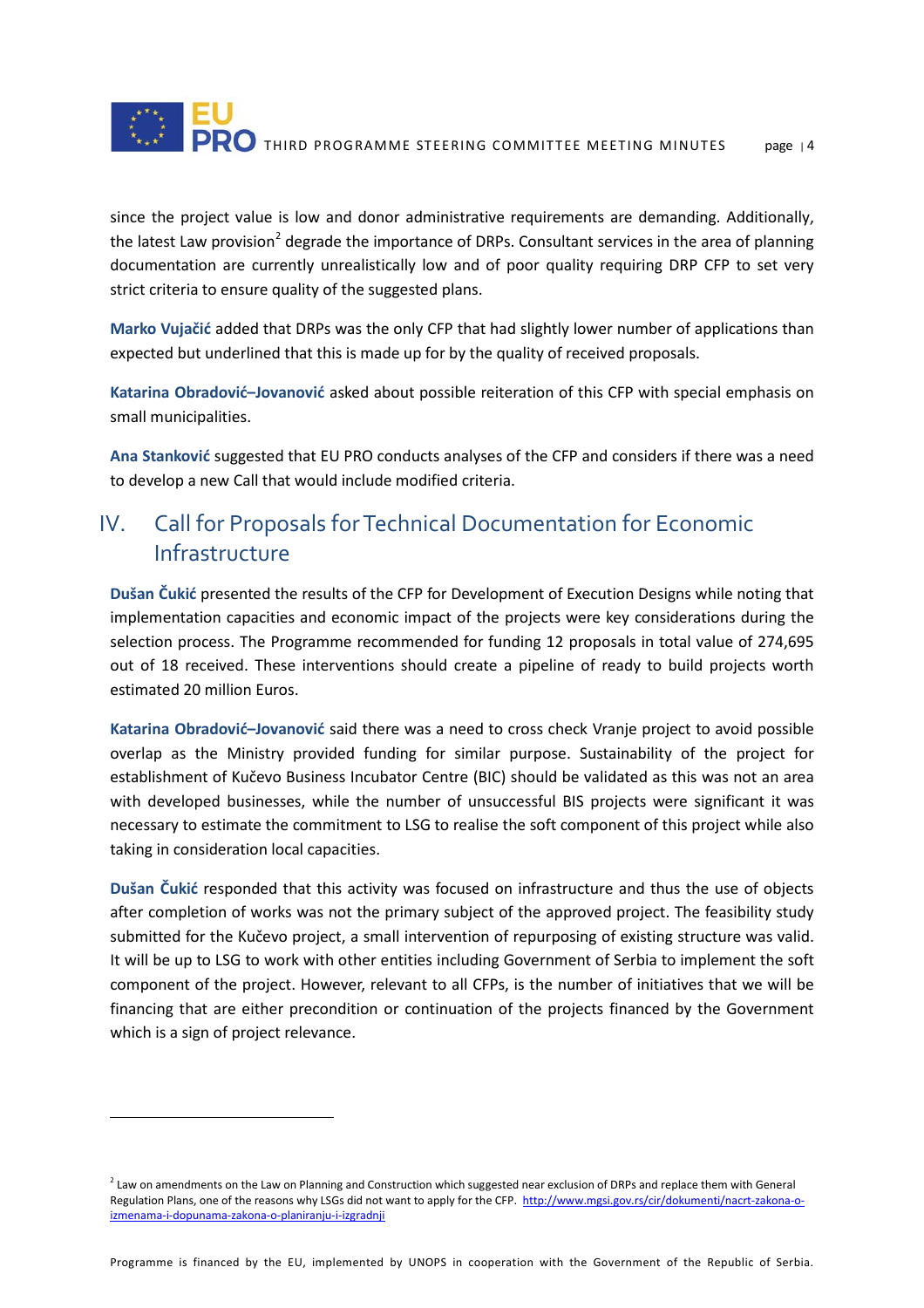

**Katarina Obradović–Jovanović** suggested to EU PRO team to review this application. It was also necessary to consider distribution of another 20,000 to 50,000 Euros that will be available from this CFP.

**Marko Vujačić** agreed that utilisation of remaining funding from this and other CFPs, should be discussed at the next PSC **when more precise amounts are available and suggestions are made according to analyses of the existing data**.

**Branko Budimir** asked for clarification on why Zaječar project to reconstruct Timočanka Hall was rejected.

**Dušan Čukić** explained that CFP criteria was not met namely as the relevance of the project was not explained and the purpose of the object was not clearly defined.

**Milica Korać**, **Associate in the EU PRO MSE Sector**, explained that point based system with clear criteria was applied which gave no flexibility to the Evaluation Commission when scoring the proposals.

**Katarina Obradović–Jovanović** remarked that this is a down side of point based evaluation processes as the focus is on details not a whole picture which can result in overlooking good proposals.

**Luka Pivljanin, Senior Advisor in the Ministry of European Integration of Republic of Serbia** noted that Zaječar was the only application that was not marked non-eligible but rather did not pass the point threshold. **Pivljanin** asked if such projects, rejected for administrative issues only, can be reconsidered for funding after adjustments.

**Ana Stanković** asked if there is a mechanism to re-evaluate such proposals in agreement with ME.

**Marko Vujačić** said that the project lost several points on simple, administrative mistakes.

**Branko Budimir** underlined that Zaječar is in the region that requires economic infrastructure and that in these circumstances it would be useful to reconsider the idea if the mistakes were purely administrative.

**Graeme Tyndall** invited PSC members to approve the projects recommended for funding, except Zaječar and Kučevo which will require additional information to be submitted prior to final decision being made. The same principle should apply to projects that potentially overlap in Vranje.

**Marko Vujačić** suggested that clarification and additional information should be sent by email to all PSC members in the next two weeks. In the case that review of documentation results in new recommendations, the PSC should vote on its approval.

**Ana Stanković** expressed satisfaction with overall criteria and evaluation process of the CFP.

**Graeme Tyndall** thanked the PSC members on their careful consideration of the proposals and underlined that this kind of oversite is welcomed to ensure selection of high quality projects.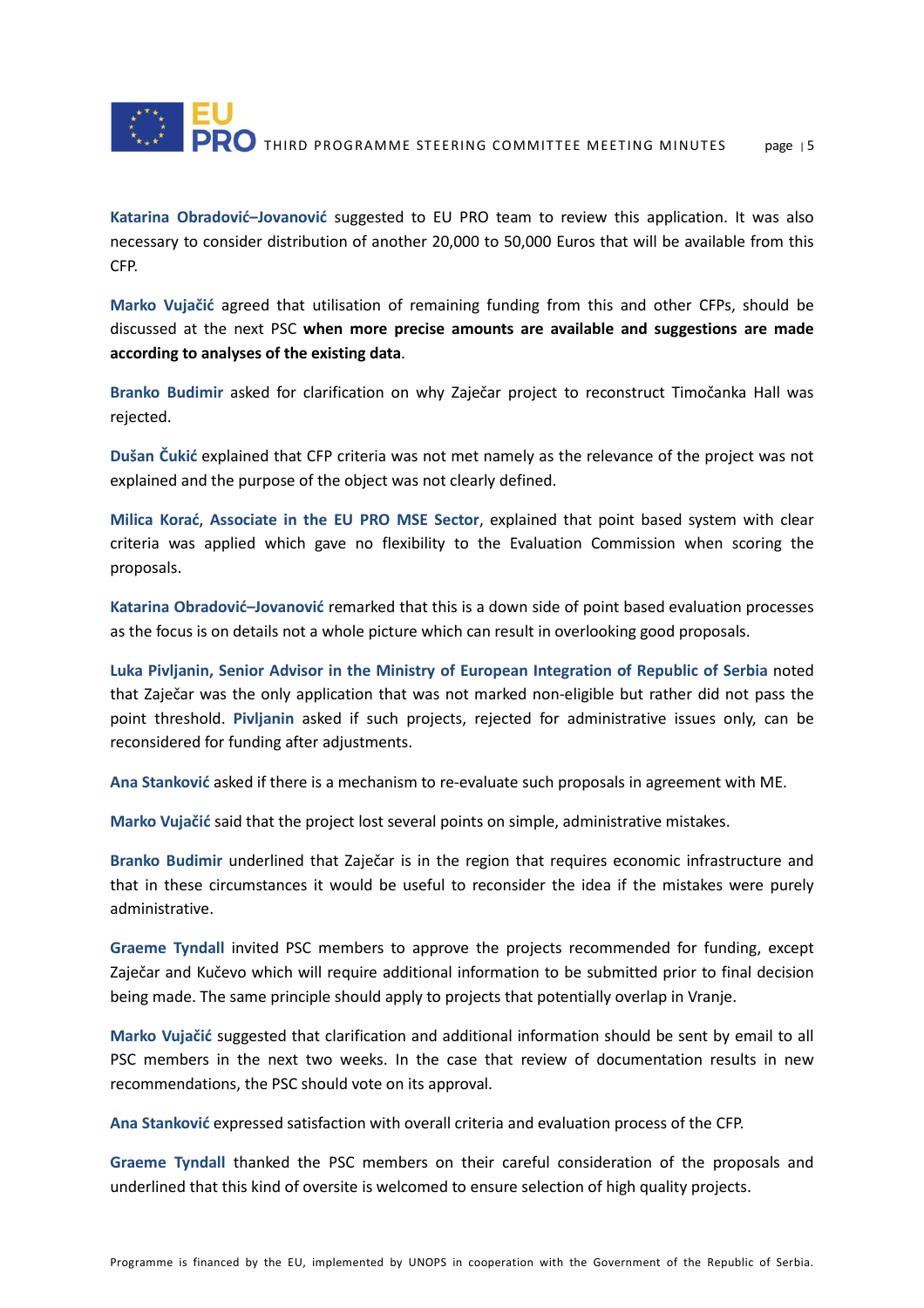

## V. Call for Proposals for Economic Infrastructure Projects

**Dušan Čukić** expressed that this CFP, which budgeted 3.7 million Euros - now fully utilised through nine projects, while another 800,000 Euros of funds could be absorbed as there is still nine projects of high quality considered. **Čukić** then presented all projects in more detail underlining that selected submissions include investors who expressed interest or signed contracts for realisation of their projects. The recommended projects for funding should facilitate opening of at least 1,692 new jobs. Answering the question on inconsistency in number of new jobs, **Čukić** explained that the difference comes from what was estimated in the applications which is the highest possible number over a long time period and what can be expected in foreseeable future of up to two years. In reality the numbers will grow over a period of time so it's about short, mid and long-term data.

**Branko Budimir** enquired of remaining funds after revision of budgets with LSGs as there are projects to be financed, and if the exchange rate affects the funds.

**Graeme Tyndall** reverted that fluctuation in the exchange rate is unpredictable and can affect the funds both positively and negatively in the long term.

**Dušan Čukić** responded that remaining funds cannot be estimated before revision of budget and proceeded to discuss various reasons behind the rejected projects answering questions on each project and criteria used as they were asked by different PSC members.

**Marko Vujačić** clarified that each individual case was considered in detail and those that were not straight forward a field visit was undertaken to clarify details. Where documents and reality were not corresponding to meet the set criteria these projects were marked accordingly.

**Katarina Obradović–Jovanović** reminded that Smederevo, Paraćin, Svilajnac and Užice projects have to be cross-referenced with projects approved for funding through the ME before final approval for funding by EU PRO.

**Marko Vujačić** accented that this activity is underfunded by 876,000 Euros and suggested that, in line with the recommendation put forward in the Inception Report, the access funding from other infrastructure projects should be used to enable funding of all nine recommended economic infrastructure projects.

**Katarina Obradović–Jovanović** enquired about the perceived reasons of unprecedented success of economic infrastructure CFP.

**Marko Vujačić** reasoned that unlike previously CFP was focused whereas when given a choice LSGs did not prioritised economic over social or communal infrastructure. Exclusive emphasis on economy in all of the published CFPs forced LSGs to shift their focus. The only down side of this approach is that we probably discouraged some municipalities from applying however CFPs were designed to be in line with the strategic goals of the Programme.

**Katarina Obradović–Jovanović** asked for clarification on why, with exception of two projects, only the newly included municipalities applied to this CFP.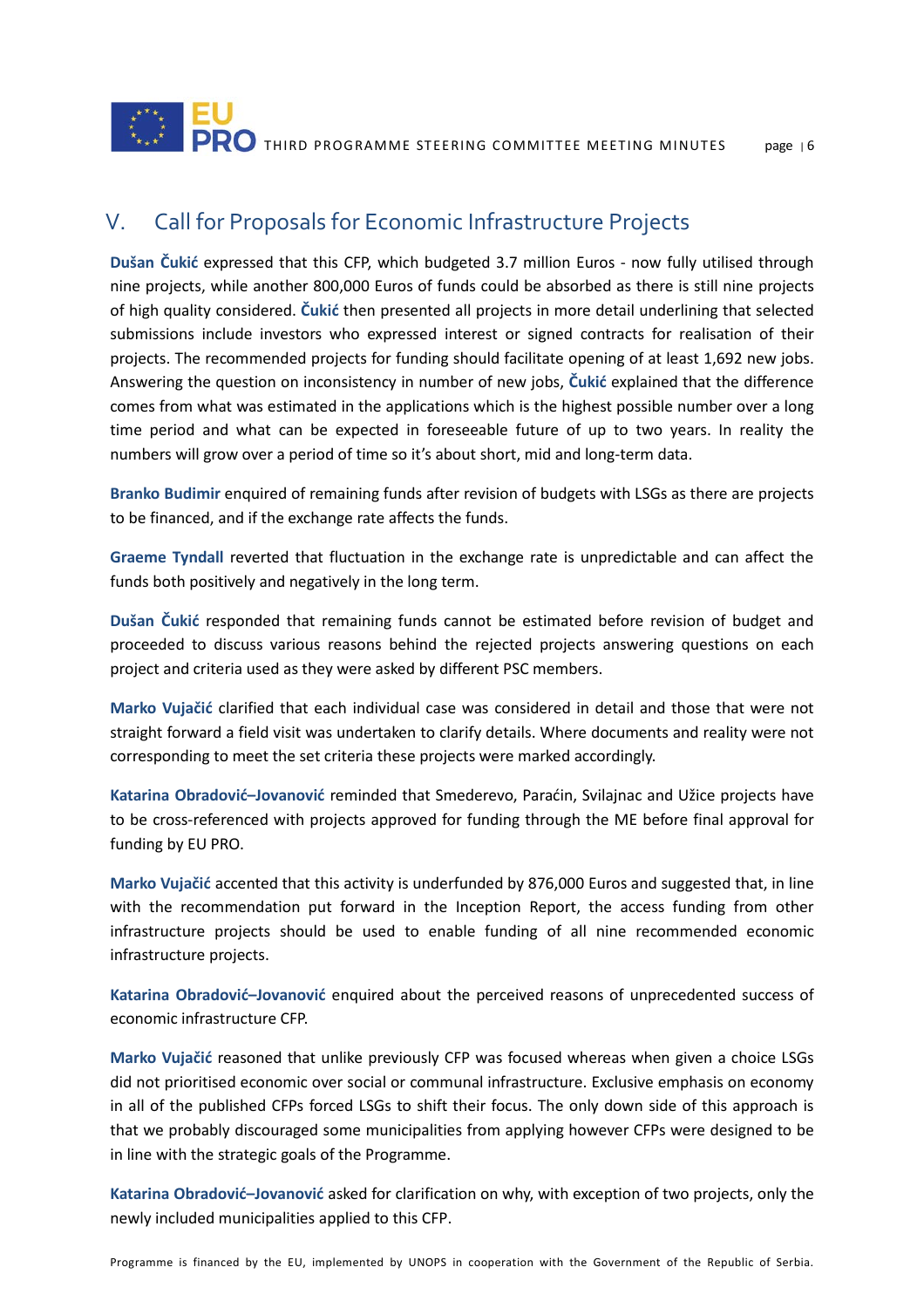

**Dušan Čukić** elucidated that the capacity of Serbia to absorbed economic projects is improved and large and medium size employers and local and international investors started to communicate with Municipalities. Geographically all of the centres where industrial development is possible applied. Our previous Programmes were geographically tied to areas where this was not possible. Novi Pazar was given as example for its lack of space for these projects. **Čukić** estimated that industry is growing thus central Serbia is now applying and the development will reach further South in the future but currently this is not feasible.

### VI. Call for Proposals for Local Infrastructure Projects

**Marko Vujačić** introduced the Local Infrastructure CFP for with 5.2 million budget and preparatory activities which were supported by PIMO office. As result – 48 project submissions were received of which 37 requesting 4,449,303 Euros and in total value of 6,151,532 million were approved leaving approximately 755,000 Euros unassigned. The projects are versatile and geographical distribution is well balanced.

**Ivan Mladenović, EU PRO Programme Engineer** started with a short overview of the rejected projects and then continued with listing the approved projects concluding that 50% of projects are sports and culture related.

**Branko Budimir** asked about Good Governance (GG) aspect of projects to ensure we are not investing in projects that are not sustainable or a subject of reconstruction in foreseeable future. **Vujačić** responded that GG aspect was scored and an expert on the subject was included in evaluation process together with PIMO. Additionally, where relevant, inclusion aspect was also evaluated.

**Graeme Tyndall** reassured PSC that both GG and sustainability aspect is and will continuously be provided by the complementary Swiss PRO Programme to EU PRO.

**Ivan Mladenović** added that evaluation scale for this CFP was set to prioritise projects with strong sustainability aspects.

**Violeta Sretenović, Donor Coordination Officer in Public Investment Management Office (PIMO)**  underlined that Žabari project should be cross referenced with PIMO as they are working on projects related to Migrant route that could have partial overlap so we should agree on how to proceed if there is an overlap.

**Marko Vujačić** added that projects recommended for funding include co-funding of 1.65 million Euros. If the PSC approves recommendations for funding of 37 projects, a leftover of 750,000 Euros from the indicative budget for local infrastructure CFP could be transferred to enable financing of economic infrastructure projects.

**Graeme Tyndall** confirmed that if the PSC supported this reallocation, UNOPS would send no objection letter to the donor.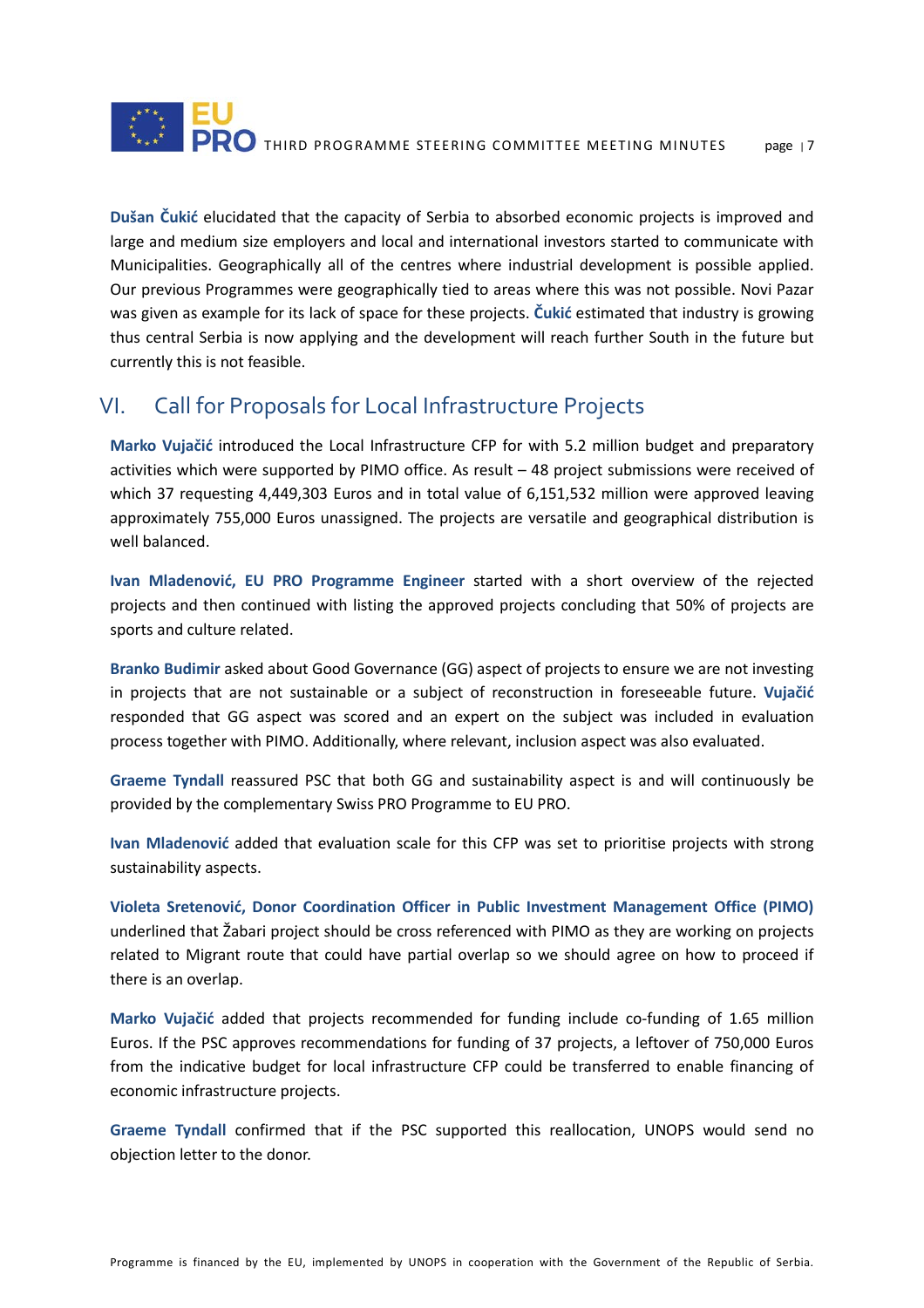

**Branko Budimir** invited members of PSC to support the proposal to reallocate these funds to economic infrastructure while the details of any surplus funds could be discussed when all of the contracts and procedures proceeding them are finalised.

**Ana Stanković** supported this decision underlining that it should be acknowledged in writing that the amounts currently discussed are indicative and will be reviewed when all information is available.

**Graeme Tyndall** reminded that the implementation of grant projects unpredictable due to procurement procedures thus the final budgets will be known only after the full procurement process has been completed. **I**n response to question about administrative steps forward in the procedure, **Tyndall** explained that a long administrative process is ahead including generating grant contracts, issuing grants, several banking steps and public procurement by beneficiaries. This will then be followed with revision of budgets and submission of the request letter with exact amounts to PSC on reallocation, most likely sometime next year.

**Katarina Obradović–Jovanović** enquired if the reallocation will fully cover the amount required to finance all economic infrastructure projects.

**Marko Vujačić** responded that the reallocation will cover the majority of the funds. If additional minimal supplement is needed, it could be provided by reallocation from other infrastructure activities.

**Graeme Tyndall** assured PSC members that the process will be transparent and PSC members informed of all steps Programme undertakes.

## VII. Call for Proposals for Enhancing Social Cohesion in Multi Ethnic Municipalities

**Biljana Kerić, EU PRO Programme Associate for Social Cohesion** presented the CFP for Enhancing social cohesion and inclusion in multi-ethnic municipalities which will finance up to **25 projects of civil society organisations and LSG projects in 32 multi-ethnic municipalities in two lots**. First focused on inter-municipal projects and will provide between 15,000 and 30,000 Euros and second on individual municipalities with 10,000 - 15,000 Euros. The total indicative budget of CFP, which will last at least 45 days, is 400,000 Euros with expected 15% co-funding. The Call is focused on addressing needs of excluded groups, advancement of inter-ethnic relations and aligning of local policies for national minorities with the national framework as well as fostering inter-municipal cooperation between multi-ethnic communities.

**Branko Budimir** suggested to adjust criteria for this CFP to include migration element so to, for example, sensitise migrant host communities on relevant issues especially as children migrants will be starting schools locally.

**Ana Stanković** remarked that interest in these projects has dropped amongst international community while children sign up rate is significantly reduced.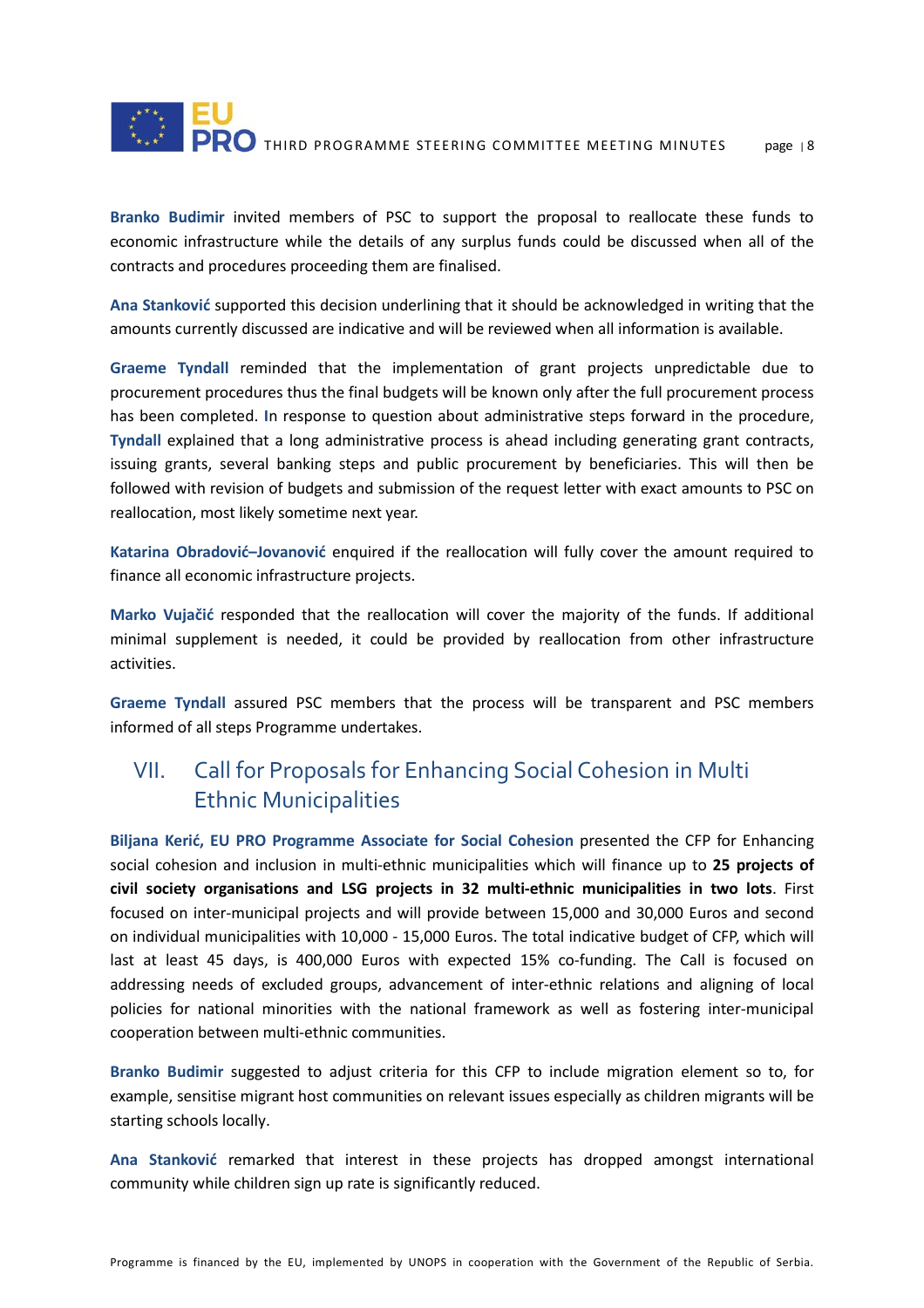

**Graeme Tyndall** said that there are still around 4,000 migrants in the country. Municipalities of Bujanovac, Tutin, Preševo and Bela Palanka have reception centres and suggested, and PSC members agreed, that **CFP simply includes provision to encourage the municipalities affected by migration to apply especially for the first of four CFP themes as it addresses issues of the excluded groups**.

**Branko Budimir** asked about restriction of the CFP to 32 municipalities.

**Biljana Kerić** explained that this criteria derives from the Description of Action. The list of minority LSGs was agreed with the Office for Human and Minority Rights as these municipalities met relevant legal criteria.

**Branko Budimir** also remarked that budget per project seems to be restricted.

**Biljana Kerić** explained that in previous Programmes the amounts issued were smaller and have produced successful projects that grew over time so these amounts up to 30,000 Euros should be sufficient.

**Graeme Tyndall** added that SWISS PRO Programme which is focused on similar issues offers the same amounts of funding for projects.

**Ana Stanković** asked and was reassured that there are no overlaps between Swiss PRO and EU PRO projects.

# VIII. Call for Proposals for Geographic Information System (GIS)

**Viktor Veljović EU PRO Programme Associate for Geographic Information Systems and Urban Plans** presented CFP for GIS intended to improve capacities of up to 20 LSGs to identify, regulate, and integrate management and usage of geospatial data. The two LOTs – one for individual and the other for inter-municipal projects had a total indicative budget of 1.2 million Euros.

**Ana Stanković** enquired why the implementation period is extended from 12 months which was the norm in the previous Programme to 15 month in this.

**Viktor Veljović** explained that this was one of the lessons learned from European PROGRES - 12 months is not sufficient while 18 month is an optimum period for implementation however this is not in line with the Programme duration. As a result it was agreed that 15 months is sufficient time for possible budget revision, procurement and full administration to be implemented.

**Branko Budimir** enquired if the municipalities are self-sufficient in implementation of these projects since it requires specific IT knowledge.

**Viktor Veljović** explained that it varies from municipality to municipality usually depending on the size of LSG some have internal capacity some have to outsource it.

**Branko Budimir** asked if the process could be standardised and centrally implemented.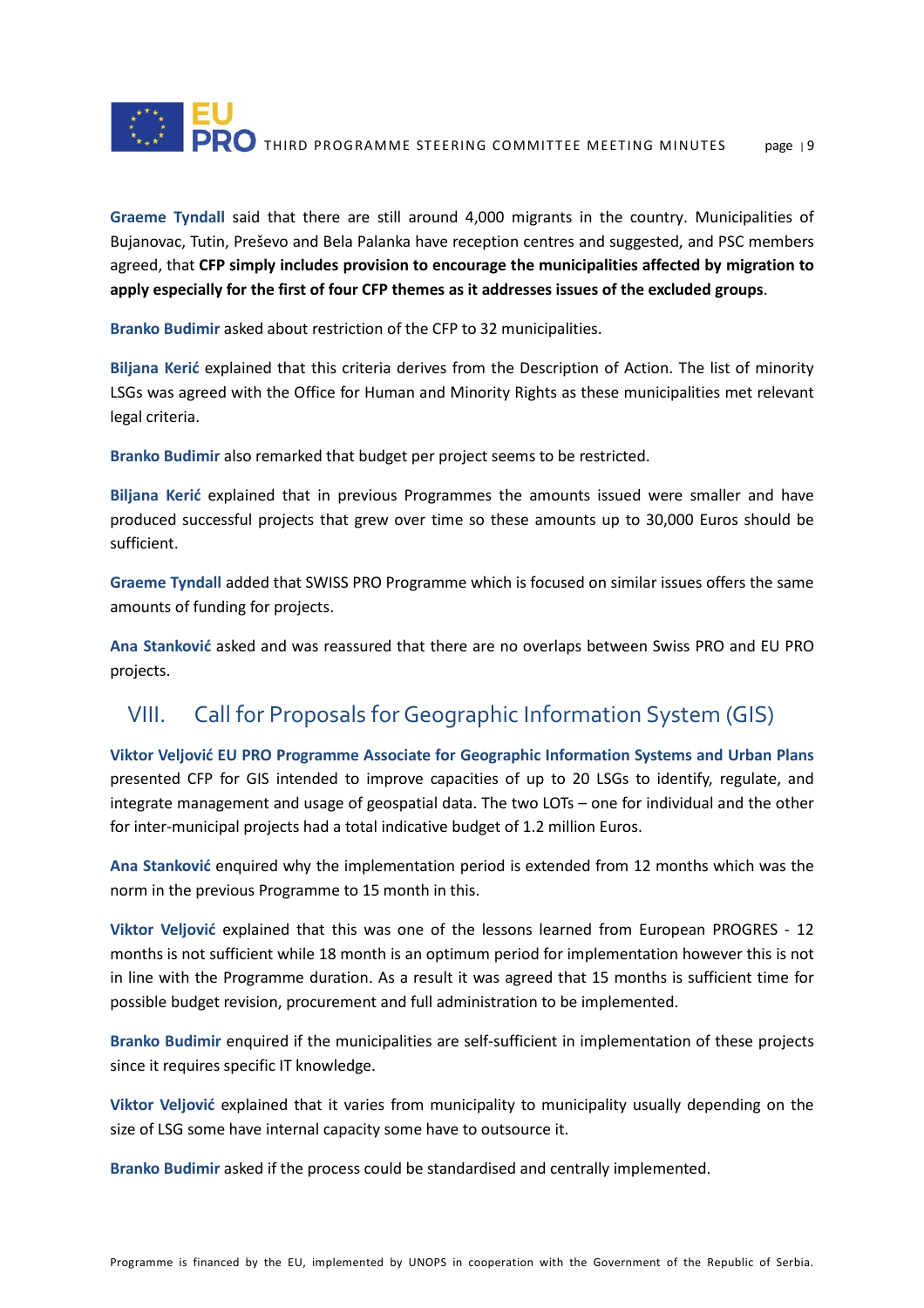

**Viktor Veljović** expounded that needs and requirements per municipality are too versatile and area specific to be standardised while implementation of such different projects require a separate set of skills. Process of implementation will differ than that in the previous Programme in all areas where lessons learned were collected.

**Branko Budimir** probed if this is a complicated CFP for the municipalities.

**Viktor Veljović** responded that based on the experience from the previous programme this is not demanding call and the results show that there were no complaints from Municipalities in regards to any part of the previous GIS CFP implementation.

**Aleksandar Marinković, Coordinator for Strategic Planning and Programme Budgeting Standing Conference of Towns and Municipalities** reminded that they are conducting a similar initiative through the Exchange Programme and would appreciate to have the results of the CFP as soon as they are available to ensure there is no overlap in projects.

### IX. Study for Introduction of Spatial Planning Information System and Electronic Procedure for Formulation of the Planning Documents

**Marko Vujačić reminded** the PSC that the Programme Document envisages support to Introduction of Electronic Procedure for Formulation of the Planning Documents.

**Đorđe Milić, Assistant minister in the Ministry of Construction, Transport and Infrastructure (MOCTI)** commended the cooperation with the previous programme on development of 36 DRPs while the participation methodology used was incorporated in the national legal framework. Final goal of this project is to extend the success achieved through e-permitting system<sup>[3](#page-10-0)</sup>, and to support national efforts in digitalisation and standardisation of geo-spatial data i.e. the whole procedure relating to planning documentation, from their preparation to production, including public participation component. Introduction of the system is a phased process that involves undertaking of this study in part to asses varying institutional capacities to apply the relevant upcoming changes to legal framework<sup>[4](#page-10-1)</sup> that will support the digitalisation process. Final result of the whole process will be that all LSGs upload and regularly update their geospatial data into a unified, self-sustained, publicly available system. The implementation of the study will require up to 300,000 Euros requested through EU PRO.

**Viktor Veljović** said that the objective of the Study is standardisation, simplification and digitisation of spatial and urban planning procedures which will generate recommendations for development of Spatial Planning Information System (SPIS) and introduction of e-system for formulation of planning documents. Namely, the study will assess availability of data and capacities across various stakeholders relevant to digitalisation process - Ministry of Construction, Transport and Infrastructure (MCTI), Office for Information Technologies and E-Government, public institutions involved in

 $\overline{a}$ 

<span id="page-10-0"></span><sup>&</sup>lt;sup>3</sup> 35,000 construction permits were issued through E-permitting system by September 2018

<span id="page-10-1"></span><sup>4</sup> http://www.parlament.gov.rs/upload/archive/files/lat/pdf/predlozi\_zakona/2149-17%20-%20LAT.pdf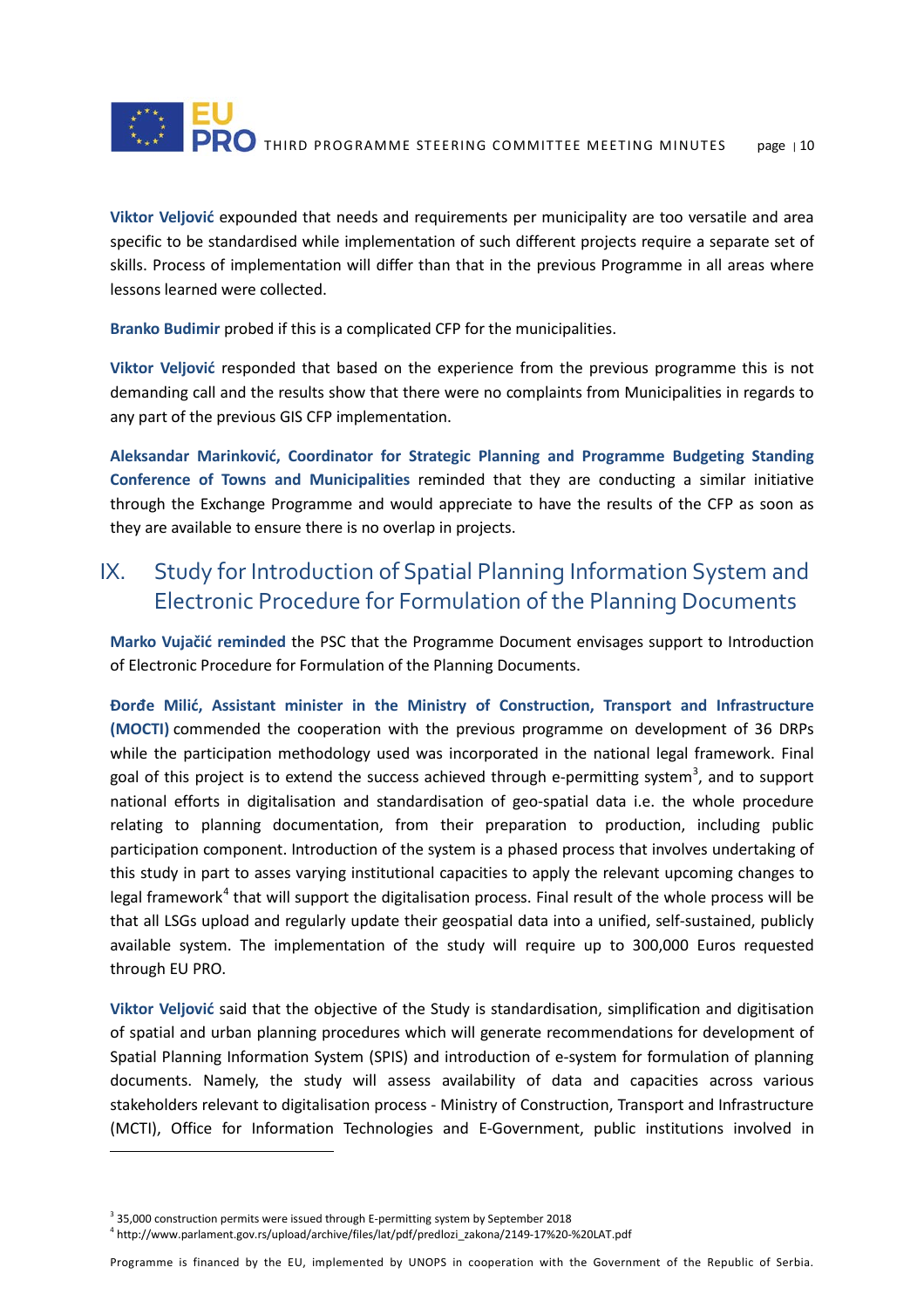

development of regulation plans, LSGs and public holder authorities, and will provide recommendations on how to coordinate and best utilise these elements towards creating a unified digital system. The system will ultimately serve to standardise hardware and software elements to implement national "top-down" procedures and eliminate land issues bottlenecks. Additionally the Ministry of Construction, Transport and Infrastructure has been tasked to create updates to the existing law to encompass geo-spatial data digitalisation which will additionally expedite the process.

**Branko Budimir** enquired about the sustainability of this investment namely follow up steps after the study is completed as this intervention seems to be better placed in a larger, national level, project scope that would ensure that the Study is eventually utilised towards final goal.

**Viktor Veljović** responded that local level will be the key beneficiary of the digitalised system which has to have national framework to allow for standardisation. This is an opportunity to make a first step to be one of the leaders in this process and lean on our extensive experience is production of planning documents which singled EU PRO out as a credible partner for MCTI.

**Đorđe Milić** added that this Study will give an overview of currently versatile processes and capacities on the ground that need to be standardised into unified system. The whole process would benefit from multitude of experiences accumulated through this and previous Programmes implemented.

**Ana Stanković** requested clarifications on what will the funds provided through EU PRO result in, the methodology behind the study as well as why, considering its importance, it is not financed by MCTI.

**Viktor Veljović** briefly explained the methodology of the study that will, besides other actors, include assessment of three Programme municipalities<sup>[5](#page-11-0)</sup> selected by MCTI on the bases of their current level of GIS development. MCTI is currently not able to consider financing this Study because the legal framework for digitalisation of spatial planning is still pending. EU PRO was invited to conduct the study, over the period of next nine months, to bridge this time gap and in the essence expedite the overall process.

**Graeme Tyndall** noted that this project requires vision as it underpins all EU PRO infrastructure related efforts while it also has the potential to be a key development indicator in the next five to ten years. Once the law is adopted, the funding for the full implementation of this projects will be secured through MCTI and possibly World Bank. It fits in with Programme document, GIS, DRP, support to national and local level and the innovation aspect of this project is unprecedented.

**Đorđe Milić** and **Viktor Veljović** proceeded to explain detailed step by step of implementation of the project, its benefits and possible risks.

 $\overline{a}$ 

<span id="page-11-0"></span><sup>5</sup> Kraljevo, Kragujevac and Lučani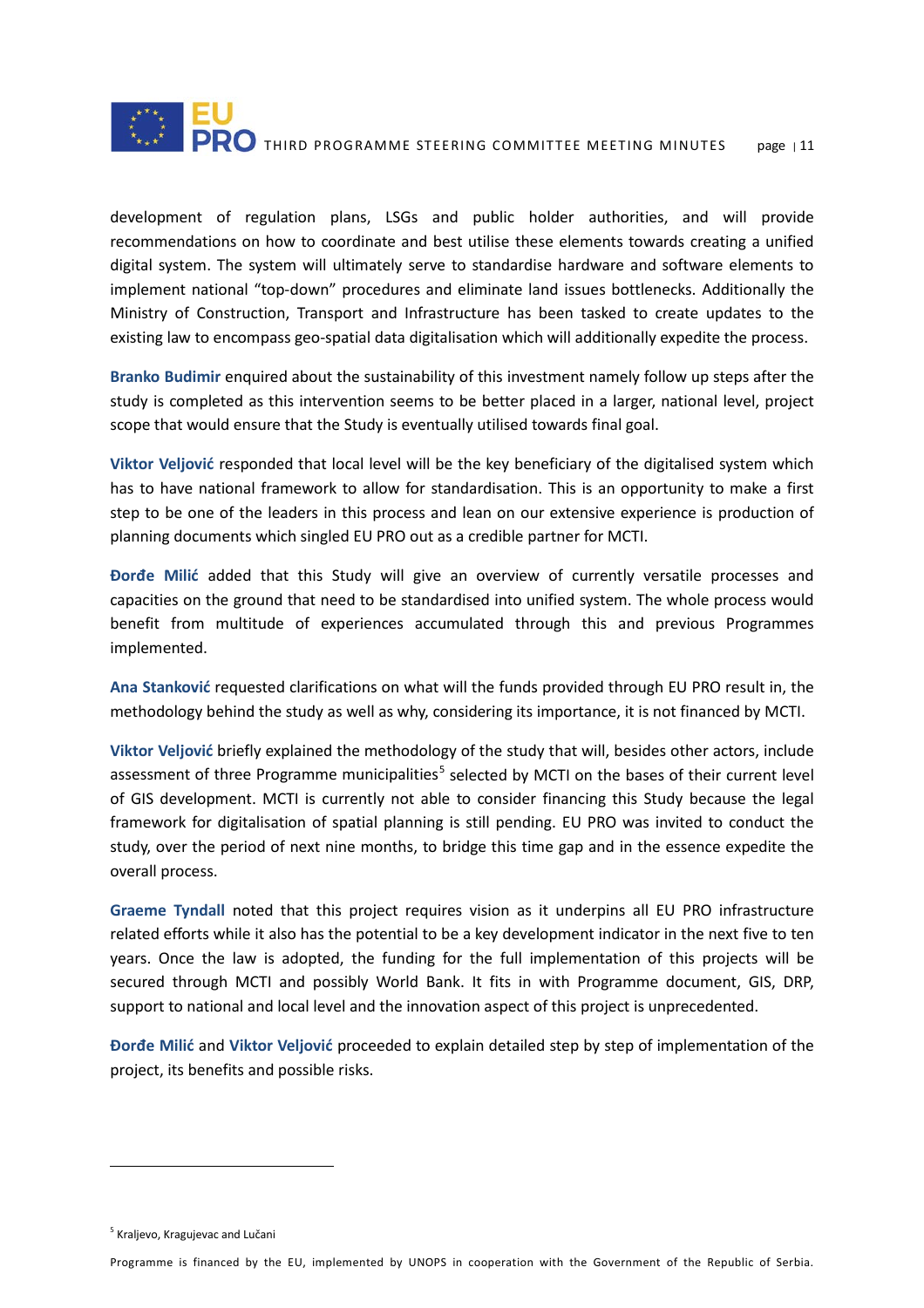

**Marko Vujačić** noted that this is one of key doing business reforms that will contribute significantly to synergy of the Programme, support to LSGs and all other similar projects concluding that a in terms of visibility this is a great investment.

**Branko Budimir** noted that valid legal framework is a pre-requirement in implementation of EU relevant projects. In line with that, but considering the priority of this project, adoption of this project should be postponed until the legal framework is adopted which should be within at most six months. Funding exists thus next PSC should address this project again.

**Graeme Tyndall** noted that the Programme will be working on perfecting the concept for the next PSC.

**Viktor Veljović** the current law already gives general framework for introduction of the system. However the Study is intended to inform the developed of bylaws that would, amongst other things, consider Programme experience on technical documentation. Namely, by EU PRO financing this Study would enable reduction in time of production of necessary bylaws which will allow the remaining implementation of the overall digitalisation project.

**Branko Budimir** concluded that the Programme should wait for adoption of the changes to the existing law while simultaneously further develop the existing concept so that, if the Law is in place this project can be approved through electronic vote procedure.

**Graeme Tyndall** again underlined the importance of this project and expressed hope that the Law will be adopted by November so that this proposal remains relevant.

**Ana Stanković** confirmed there was a need to see legal framework in place before this Study is approved.

#### X. Voting

The following items were approved after PSC member vote:

• EU PRO Quarterly Report 1 May – 31 July 2018

Voting on presented results and concepts of upcoming Calls for Proposals is as follows:

- $\triangleright$  Detailed Regulation Plans: 19 projects up to 255,274 Euros were approved in full
- $\triangleright$  Detailed Designs for Economic Infrastructure out 12 projects up to 274,695 Euros nine were approved in full while the project in Vranje requires cross-referencing with ME to avoid duplication of funding, project in Kučevo will be reviewed, while the submission of Zaječar project needs to submit revisited in order to consider if it meets the minimum criteria to be recommended for funding.
- $\triangleright$  Construction of Economic Infrastructure: nine projects up to 4,576,380 Euros were approved pending decision for Smederevo, Paraćin, Svilajnac and Užice after cross-referencing with ME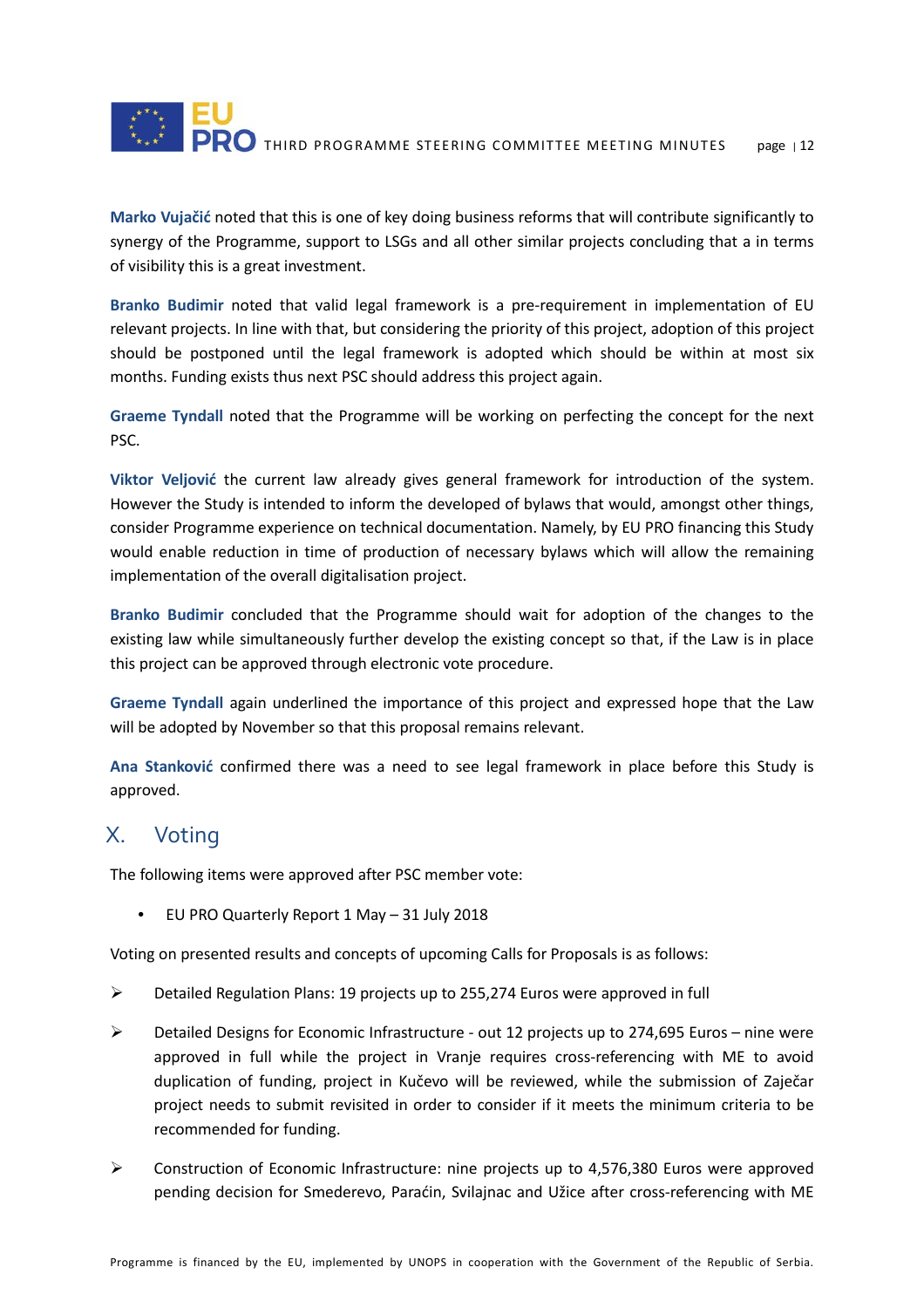to avoid duplication of funding. Additionally surpluss from Local infrastructure budget line funding will be transferred to Economic infrastructure.

- Construction of Local Infrastructure: 37 projects up to 4,494,303 Euros were approved pending approval of Žabare project after cross-referencing with PIMO to avoid duplication of funding.
- Concept Note for the Study for the Introduction of Spatial Planning Information System and Electronic Procedure for Formulation of the Planning Documents will be revised upon adoption of relevant framework later in 2018. Upon revision of documentation PSC agreed to vote on it electronically in case the revised submission precedes PSC meeting in December 2018.
- $\triangleright$  Criteria for the CFPs for Enhancing Social Cohesion in Multi Ethnic Municipalities was adopted pending inclusion of a line that encourages migration relevant projects.
- $\triangleright$  Criteria for the CFP for Geographic Information Systems was adopted in full.

| <b>PSC LIST OF PARTICIPANTS</b>     |                                             |                       |                                                |  |
|-------------------------------------|---------------------------------------------|-----------------------|------------------------------------------------|--|
| <b>Organisation</b>                 |                                             | <b>Name</b>           | <b>Position</b>                                |  |
| <b>STEERING COMMITTEE MEMBERS</b>   |                                             |                       |                                                |  |
| Ministry of European Integration    |                                             | Branko Branko Budimir | <b>Assistant Minister</b>                      |  |
| Ministry of European Integration    |                                             | Luka Pivljanin        | Senior Advisor                                 |  |
| Minister of Economy (ME)            |                                             | Katarina Obradović -  | <b>Assistant Minister</b>                      |  |
|                                     |                                             | Jovanović             |                                                |  |
| Ministry of Economy (ME)            |                                             | Miona Popović Majkić  | Head of Planning of IPA Projects               |  |
| Ministry of Construction, Transport |                                             | Đorđe Milić           | <b>Assistant Minister</b>                      |  |
| and Infrastructure (MOCTI)          |                                             |                       |                                                |  |
| Ministry of Construction, Transport |                                             | Mirjana Jovanović     | Advisor                                        |  |
| and Infrastructure (MOCTI)          |                                             |                       |                                                |  |
| Standing Conference of Towns and    |                                             | Aleksandar Marinković | Coordinator for Strategic Planning and         |  |
| Municipalities                      |                                             |                       | <b>Programme Budgeting</b>                     |  |
| Public Investment Management Office |                                             | Violeta Sretenović    | <b>Donor Coordination Officer</b>              |  |
| (PIMO)                              |                                             |                       |                                                |  |
| Delegation of European Union to     |                                             | Ana Ana Stanković     | Project Manager                                |  |
| Serbia                              |                                             |                       |                                                |  |
| <b>PROGRAMME</b>                    |                                             |                       |                                                |  |
| EU PRO                              |                                             | <b>Graeme Tyndall</b> | Programme Manager                              |  |
| EU PRO                              |                                             | Marko Marko Vujačić   | Deputy Programme Manager                       |  |
| EU PRO                              |                                             | Dušan Čukić           | Programme Technical Advisor                    |  |
| <b>EU PRO</b>                       |                                             | Ivana Popović         | <b>Communication Manager</b>                   |  |
| <b>EU PRO</b>                       |                                             | Olivera Kostić        | <b>SME Sector Manager</b>                      |  |
| <b>EU PRO</b>                       |                                             | Biljana Biljana Kerić | Programme Associate for Social Cohesion        |  |
| EU PRO                              |                                             | ViktorVeljović        | Programme Associate for Geographic Information |  |
|                                     |                                             |                       | Systems and Urban Plans                        |  |
| EU PRO                              |                                             | Ivan Mladenović       | Programme Engineer                             |  |
| EU PRO                              |                                             | Milica Radović        | Programme and Communication Assistant          |  |
| <b>LIST OF COMMON ABBREVIATIONS</b> |                                             |                       |                                                |  |
| AoR                                 | Area of Responsibility (AoR)                |                       |                                                |  |
| <b>BSO</b>                          | <b>Business Support Organisations (BSO)</b> |                       |                                                |  |
| <b>CFPs</b>                         | Calls for Proposals (CFPs)                  |                       |                                                |  |
| DEU                                 | Delegation of the European Union (DEU)      |                       |                                                |  |
| DoA                                 | Description of Action (DoA)                 |                       |                                                |  |
| <b>DRPs</b>                         | Detailed regulation plans (DRPs)            |                       |                                                |  |

Programme is financed by the EU, implemented by UNOPS in cooperation with the Government of the Republic of Serbia.